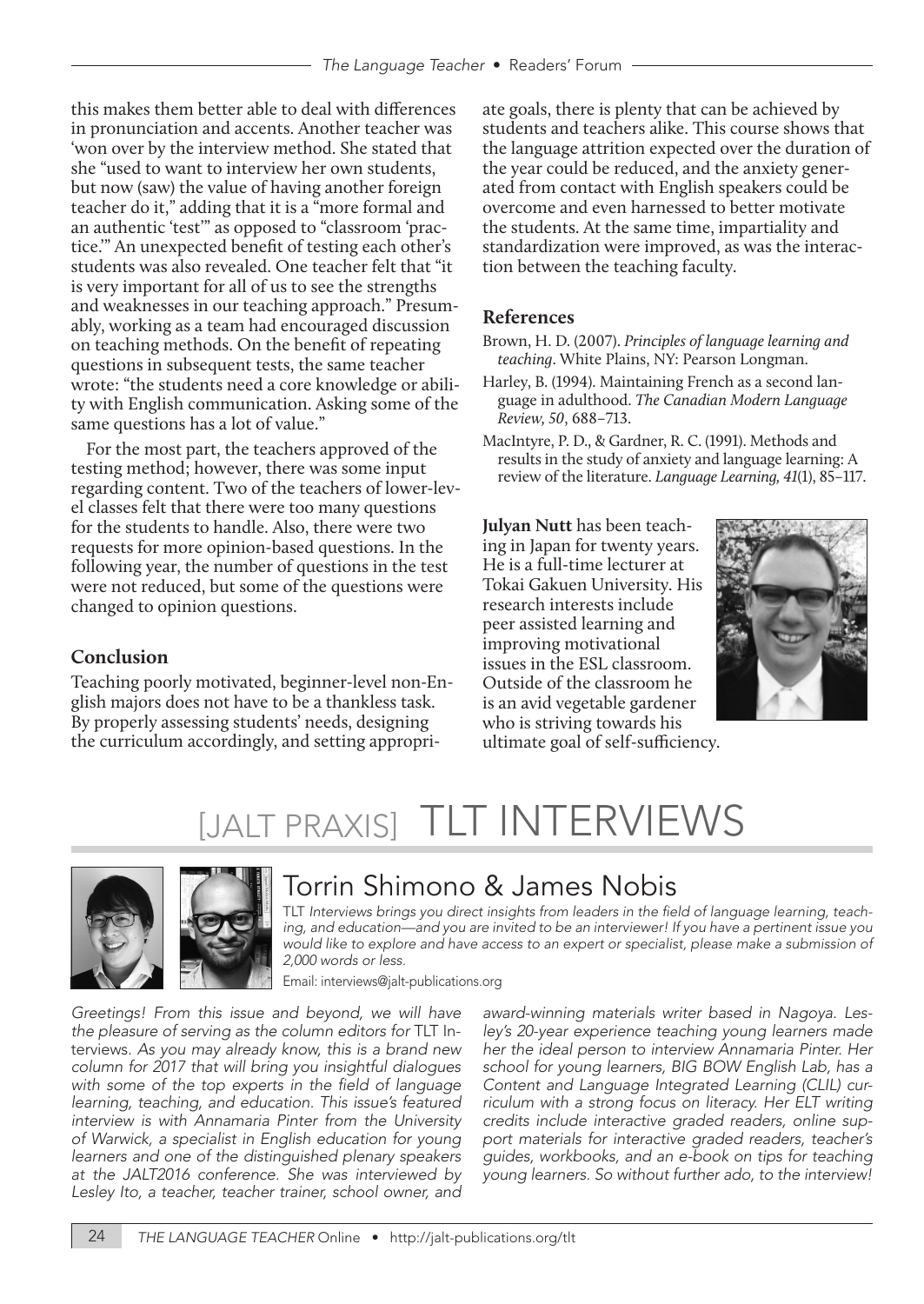## An Interview with Annamaria Pinter Lesley Ito *BIG BOW English Lab, Nagoya*

had the privi<br>lege to inter-<br>view JALT20<br>plenary speaker had the privilege to interview JALT2016 Annamaria Pinter, a leader in the field of teaching English to young learners, child second language learning, and teacher



development. An associate professor at the Centre for Applied Linguistics, University of Warwick, she has published widely in the area of teaching English to young learners and is the author of *Teaching Young Language Learners (Oxford Handbooks for Language Teachers)* (2017) and *Children Learning Second Languages* (2011). She is also an editor of an e-book series titled, *Teaching English to Young Learners*.

**Lesley Ito**: *You are known for your work on how to best do research on young learners. When Caroline Linse was a JALT plenary speaker in 2013, she said young learners make up about 70 percent of English language learners, yet are subjects in only about 30 of the research. In your opinion, why is there so little research on young learners?*

**Annamaria Pinter**: First of all, I think this is changing. There is a lot more research, certainly a lot more research that I am aware of being done. I think this is because, in the last few years, we can see new countries making the commitment to starting English at earlier ages. I know this is the case in Japan. Also, there is just a little bit more awareness now about how important it is to get the foundation right. Without good, solid knowledge about what happens in primary schools, we will struggle in the secondary sector.

Soon there will be a huge handbook coming out on young learner research by *Routledge*, something that Fiona Copland and Sue Garton are editing. I think that will be a collection of empirical studies which will be unparalleled in our field in terms of bringing together so many aspects.

I think there are reasons why fewer people do research on young learners. This is quite upsetting, I'm afraid, but it's true, that once you're very good in the primary sector, you're moved up. For doing a good job in the primary sector, whether you're a textbook writer, inspirational teacher, or teacher trainer, in many contexts, to get more money or more prestige, you get moved up to the secondary or tertiary level. I know of projects I've worked on, an inspirational group of primary specialists came out with a great product and five years down the line, none of them are in the primary sector anymore. This is a real trend. We also see this reflected in research grants and sponsorships. In master's programs, it is rare to find someone who wants to specialize in young learners. In some countries, having an MA in TESOL, specializing in young learners actually closes doors, rather than opens them. Having a general TESOL degree means you have a chance to teach younger or older learners, but in some countries having one that specializes in young learners is considered lower status. In the face of this, I think it is quite normal that a lot of research students who are sponsored or MA students on scholarships will go for adult related research. I think it is a real problem across the world that primary teachers have lower status and a lower salary, and as soon as you are good, you get moved up.

*Your book,* Teaching Young Language Learners*, is recommended in my Teaching English to Young Learners master's program, and one I believe every teacher of children should have on their bookshelf. I heard a new edition is coming out. Congratulations! Could you tell us some more about the book and your new edition?*

Thank you very much. I'm very pleased to know that you are using it and it is useful to you. The new edition is coming out in January in the UK and obviously, every chapter has been updated. So, there's new research inserted in every chapter. Research is handled exactly as before, in a very reader friendly manner. As you remember, at the end of every unit there were tasks for teachers to do. There is a set of 25 new tasks. In addition, there is a whole new chapter, which is about intercultural education for children, what English teachers can do in this area. The classroom research chapter has been fully updated, including lots of ideas from my new projects where I'm trying to get children much more involved in research. So, there are examples of child research, and ways for teachers to encourage children to explore classrooms together.

*Your book is very all encompassing, touching on every aspect that teachers of young learners need to know. If*  **JALT FOCUS**